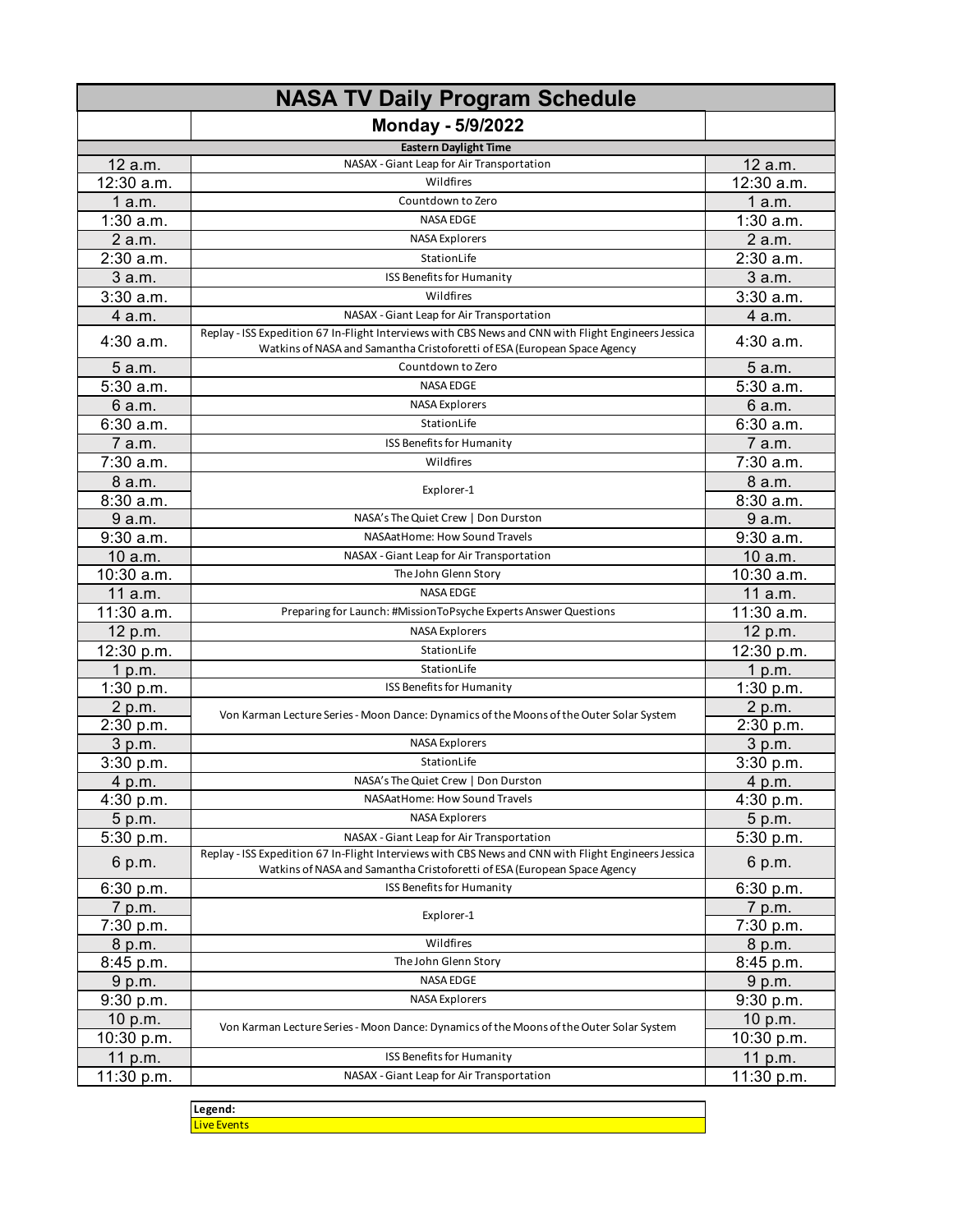|                                                                                                | Tuesday - 5/10/2022                                                                                                                                                                    |                                                                                                |
|------------------------------------------------------------------------------------------------|----------------------------------------------------------------------------------------------------------------------------------------------------------------------------------------|------------------------------------------------------------------------------------------------|
|                                                                                                | <b>Eastern Daylight Time</b>                                                                                                                                                           |                                                                                                |
| 12 a.m.                                                                                        | Keeping Cool in Space                                                                                                                                                                  | 12 a.m.                                                                                        |
| 12:30 a.m.                                                                                     | <b>NASA X</b>                                                                                                                                                                          | 12:30 a.m.                                                                                     |
| 1a.m.                                                                                          | The Time of Apollo                                                                                                                                                                     | 1a.m.                                                                                          |
| $1:30$ a.m.                                                                                    | Preparing America for Deep Space                                                                                                                                                       | $1:30$ a.m.                                                                                    |
| 2 a.m.                                                                                         | <b>NASA EDGE</b>                                                                                                                                                                       | 2 a.m.                                                                                         |
| $2:30$ a.m.                                                                                    | Space Shuttle Era                                                                                                                                                                      | 2:30 a.m.                                                                                      |
| 3 a.m.                                                                                         | Preparing for Launch: #MissionToPsyche Experts Answer Questions                                                                                                                        | 3 a.m.                                                                                         |
| 3:30a.m.                                                                                       | <b>KORUS AQ</b>                                                                                                                                                                        | 3:30 a.m.                                                                                      |
| 4 a.m.                                                                                         | StationLife                                                                                                                                                                            | 4 a.m.                                                                                         |
| 4:30 a.m.                                                                                      | <b>NASA X</b>                                                                                                                                                                          | 4:30 a.m.                                                                                      |
| 5 a.m.                                                                                         | The Time of Apollo                                                                                                                                                                     | 5 a.m.                                                                                         |
| 5:30 a.m.                                                                                      | Preparing America for Deep Space                                                                                                                                                       | 5:30 a.m.                                                                                      |
| 6 a.m.                                                                                         | <b>NASA EDGE</b>                                                                                                                                                                       | 6 a.m.                                                                                         |
| 6:30a.m.                                                                                       | Space Shuttle Era                                                                                                                                                                      | 6:30a.m.                                                                                       |
| 7 a.m.                                                                                         | Preparing for Launch: #MissionToPsyche Experts Answer Questions                                                                                                                        | 7 a.m.                                                                                         |
| 7:30 a.m.                                                                                      | <b>KORUS AQ</b>                                                                                                                                                                        | 7:30 a.m.                                                                                      |
|                                                                                                |                                                                                                                                                                                        |                                                                                                |
| 8 a.m.<br>8:30a.m.                                                                             | Keeping Cool in Space<br><b>NASA X</b>                                                                                                                                                 | 8 a.m.                                                                                         |
|                                                                                                |                                                                                                                                                                                        | 8:30 a.m.                                                                                      |
| 9a.m.                                                                                          | <b>DEMETER</b>                                                                                                                                                                         | 9 a.m.<br>9:30a.m.                                                                             |
| 9:30 a.m.                                                                                      | NASA at Home: Rockets in Motion - Newtons Third Law                                                                                                                                    |                                                                                                |
| 10 a.m.<br>10:30 a.m.                                                                          | NASA Operation IceBridge<br><b>Tech on Deck</b>                                                                                                                                        | 10 a.m.<br>10:30 a.m.                                                                          |
|                                                                                                |                                                                                                                                                                                        |                                                                                                |
| $10:55$ a.m.                                                                                   | ISS Expedition 67 In-Flight Interviews with the Associated Press and ABC News and Flight<br>Engineers Jessica Watkins of NASA and Samantha Cristoforetti of ESA (European Space Agency | $10:55$ a.m.                                                                                   |
| 11:30 a.m.                                                                                     | Preparing America for Deep Space                                                                                                                                                       | 11:30 a.m.                                                                                     |
| 12 p.m.                                                                                        | <b>NASA EDGE</b>                                                                                                                                                                       | 12 p.m.                                                                                        |
| 12:30 p.m.                                                                                     | Keeping Cool in Space                                                                                                                                                                  | 12:30 p.m.                                                                                     |
| 1 p.m.                                                                                         | Von Karman Lecture Series - Moon Dance: Dynamics of the Moons of the Outer Solar System                                                                                                | 1 p.m.                                                                                         |
| 1:30 p.m.                                                                                      |                                                                                                                                                                                        | 1:30 $p.m.$                                                                                    |
| 2 p.m.                                                                                         | NASA's Advanced Air Mobility Playbook                                                                                                                                                  | 2 p.m.                                                                                         |
| 2:30 p.m.                                                                                      | <b>NASA Explorers</b>                                                                                                                                                                  | $2:30$ p.m.                                                                                    |
| 3 p.m.                                                                                         | The Time of Apollo                                                                                                                                                                     | 3 p.m.                                                                                         |
|                                                                                                | Preparing America for Deep Space                                                                                                                                                       |                                                                                                |
| 4 p.m.                                                                                         | <b>DEMETER</b>                                                                                                                                                                         | 4 p.m.                                                                                         |
|                                                                                                | NASA at Home: Rockets in Motion - Newtons Third Law                                                                                                                                    |                                                                                                |
| 5 p.m.                                                                                         | <b>NASA EDGE</b>                                                                                                                                                                       | 5 p.m.                                                                                         |
|                                                                                                | Space Shuttle Era                                                                                                                                                                      |                                                                                                |
| 6 p.m.                                                                                         | Preparing for Launch: #MissionToPsyche Experts Answer Questions                                                                                                                        | 6 p.m.                                                                                         |
|                                                                                                |                                                                                                                                                                                        |                                                                                                |
| 7 p.m.                                                                                         | <b>NASA Explorers</b>                                                                                                                                                                  | 7 p.m.                                                                                         |
|                                                                                                |                                                                                                                                                                                        |                                                                                                |
|                                                                                                | Von Karman Lecture Series - Moon Dance: Dynamics of the Moons of the Outer Solar System                                                                                                |                                                                                                |
|                                                                                                |                                                                                                                                                                                        |                                                                                                |
|                                                                                                |                                                                                                                                                                                        |                                                                                                |
| 9:30 p.m.                                                                                      | Preparing America for Deep Space                                                                                                                                                       | 9:30 p.m.                                                                                      |
| 10 p.m.                                                                                        | NASA EDGE                                                                                                                                                                              | 10 p.m.                                                                                        |
|                                                                                                | Keeping Cool in Space                                                                                                                                                                  | 10:30 p.m.                                                                                     |
| 10:30 p.m.                                                                                     |                                                                                                                                                                                        |                                                                                                |
| 11 p.m.<br>11:30 p.m.                                                                          | Preparing for Launch: #MissionToPsyche Experts Answer Questions<br><b>KORUS AQ</b>                                                                                                     | 11 p.m.<br>11:30 p.m.                                                                          |
| 3:30 p.m.<br>4:30 p.m.<br>5:30 p.m.<br>6:30 p.m.<br>7:30 p.m.<br>8 p.m.<br>8:30 p.m.<br>9 p.m. | <b>KORUS AQ</b><br>The Time of Apollo                                                                                                                                                  | 3:30 p.m.<br>4:30 p.m.<br>5:30 p.m.<br>6:30 p.m.<br>7:30 p.m.<br>8 p.m.<br>8:30 p.m.<br>9 p.m. |

| Legend:          |  |  |
|------------------|--|--|
| <u>re Events</u> |  |  |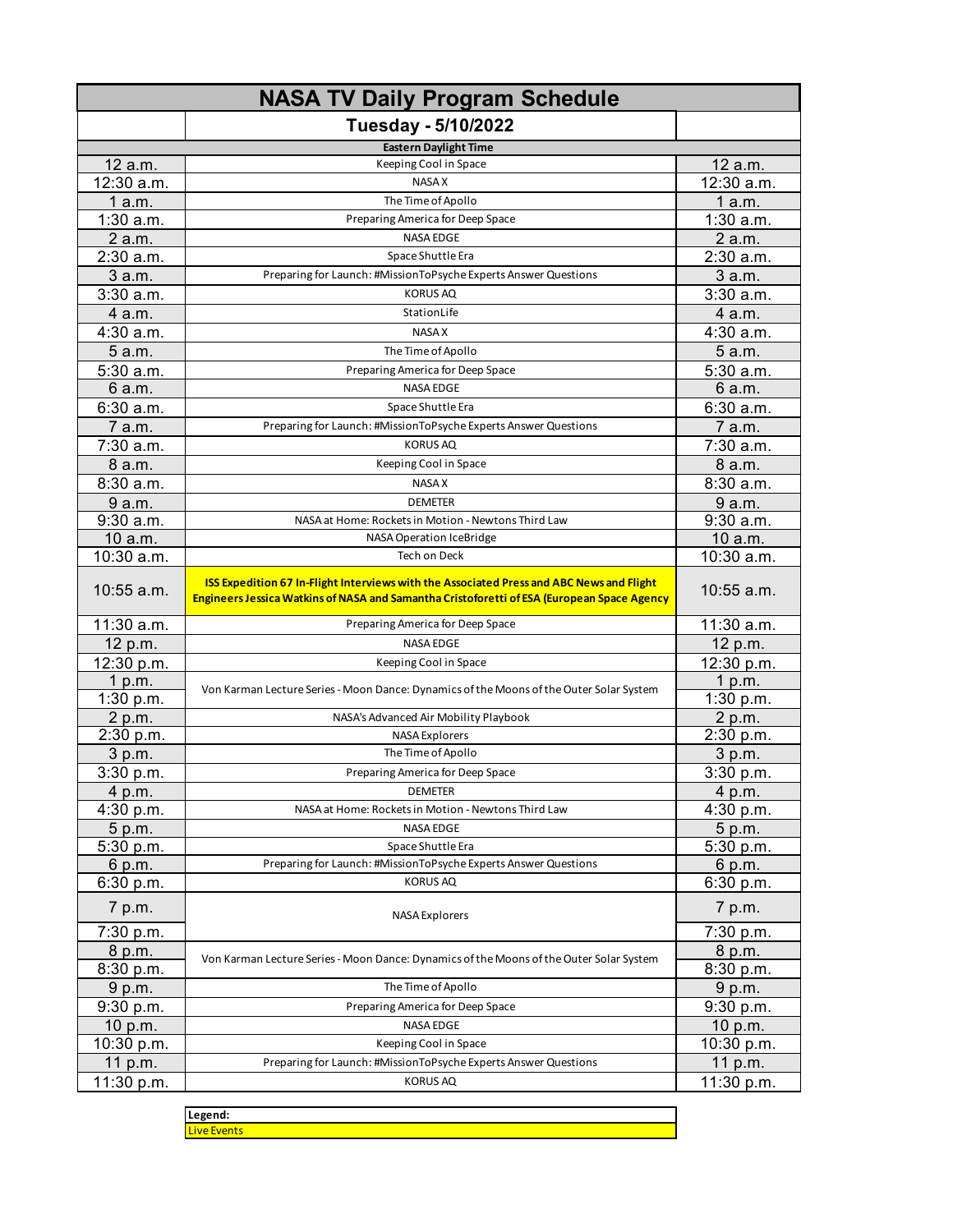|             | <b>NASA TV Daily Program Schedule</b>                                                                                                                                                           |              |
|-------------|-------------------------------------------------------------------------------------------------------------------------------------------------------------------------------------------------|--------------|
|             | <b>Wednesday - 5/11/2022</b>                                                                                                                                                                    |              |
|             | <b>Eastern Daylight Time</b>                                                                                                                                                                    |              |
| 12 a.m.     | 75 Years of Armstrong: Autonomy                                                                                                                                                                 | 12 a.m.      |
| 12:30 a.m.  | <b>NASA Explorers</b>                                                                                                                                                                           | 12:30 a.m.   |
| 1a.m.       | ISS Benefits for Humanity                                                                                                                                                                       | 1 a.m.       |
| $1:30$ a.m. | <b>ATTREX</b>                                                                                                                                                                                   | $1:30$ a.m.  |
| 2 a.m.      | The John Glenn Story                                                                                                                                                                            | 2 a.m.       |
| 2:30 a.m.   | <b>NASA X</b>                                                                                                                                                                                   | 2:30 a.m.    |
| 3 a.m.      | StationLife                                                                                                                                                                                     | 3 a.m.       |
| $3:30$ a.m. | <b>NASA Explorers</b>                                                                                                                                                                           | 3:30a.m.     |
| 4 a.m.      | 75 Years of Armstrong: Autonomy                                                                                                                                                                 | 4 a.m.       |
| 4:30 a.m.   | <b>NASA Explorers</b>                                                                                                                                                                           | 4:30 a.m.    |
| 5a.m.       | ISS Benefits for Humanity                                                                                                                                                                       | 5 a.m.       |
| $5:30$ a.m. | <b>ATTREX</b>                                                                                                                                                                                   | 5:30 a.m.    |
| 6 a.m.      | The John Glenn Story                                                                                                                                                                            | 6 a.m.       |
| 6:30 a.m.   | <b>NASA X</b>                                                                                                                                                                                   | 6:30 a.m.    |
| 7 a.m.      | StationLife                                                                                                                                                                                     | 7 a.m.       |
| 7:30 a.m.   | <b>NASA Explorers</b>                                                                                                                                                                           | 7:30 a.m.    |
| 8a.m.       | Replay - ISS Expedition 67 In-Flight Interviews with the Associated Press and ABC News and Flight<br>Engineers Jessica Watkins of NASA and Samantha Cristoforetti of ESA (European Space Agency | 8 a.m.       |
| 8:30 a.m.   | Legacy of Endeavour                                                                                                                                                                             | 8:30 a.m.    |
| 9 a.m.      | NASA STEM Stars: Materials Development Scientist                                                                                                                                                | 9 a.m.       |
| 9:30 a.m.   | See the Earth Mission NISAR Under Construction in JPLs Clean Room                                                                                                                               | 9:30 a.m.    |
| 10 a.m.     | Preparing for Launch: #MissionToPsyche Experts Answer Questions                                                                                                                                 | 10 a.m.      |
| 10:30 a.m.  | <b>ATTREX</b>                                                                                                                                                                                   | 10:30 a.m.   |
| 10:45 a.m.  | ISS Expedition 67 In-Flight Interviews with the Coloradoan Newspaper, Fort Collins, Colorado and Fox<br>News Media and NASA Flight Engineer Kjell Lindgren                                      | 10:45 a.m.   |
| 11:30 a.m.  | <b>NASA Explorers</b>                                                                                                                                                                           | $11:30$ a.m. |
| 12 p.m.     | 75 Years of Armstrong: Autonomy                                                                                                                                                                 | 12 p.m.      |
| 12:30 p.m.  | The John Glenn Story                                                                                                                                                                            | 12:30 p.m.   |
| 1 p.m.      | StationLife                                                                                                                                                                                     | 1 p.m.       |
| 1:30 p.m.   | Legacy of Endeavour                                                                                                                                                                             | 1:30 p.m.    |
| 2 p.m.      | <b>NASA EDGE</b>                                                                                                                                                                                | 2 p.m.       |
| 2:30 p.m.   | <b>NASA Explorers</b>                                                                                                                                                                           | 2:30 p.m.    |
| 3 p.m.      | ISS Benefits for Humanity                                                                                                                                                                       | 3 p.m.       |
| 3:30 p.m.   | <b>ATTREX</b>                                                                                                                                                                                   | 3:30 p.m.    |
| 4 p.m.      | NASA STEM Stars: Materials Development Scientist                                                                                                                                                | 4 p.m.       |
| 4:30 p.m.   | See the Earth Mission NISAR Under Construction in JPLs Clean Room                                                                                                                               | 4:30 p.m.    |
| 5 p.m.      | Countdown to Zero                                                                                                                                                                               | 5 p.m.       |
| 5:30 p.m.   | <b>NASA X</b>                                                                                                                                                                                   | 5:30 p.m.    |
| 6 p.m.      | The John Glenn Story                                                                                                                                                                            | 6 p.m.       |
| 6:30 p.m.   | StationLife                                                                                                                                                                                     | 6:30 p.m.    |
| 7 p.m.      | Preparing for Launch: #MissionToPsyche Experts Answer Questions                                                                                                                                 | 7 p.m.       |
| 7:30 p.m.   | 75 Years of Armstrong: Autonomy                                                                                                                                                                 | 7:30 p.m.    |
| 8 p.m.      | The John Glenn Story                                                                                                                                                                            | 8 p.m.       |
| 8:30 p.m.   | <b>NASA Explorers</b>                                                                                                                                                                           | 8:30 p.m.    |
| 9 p.m.      | ISS Benefits for Humanity                                                                                                                                                                       | 9 p.m.       |
| 9:30 p.m.   | <b>ATTREX</b>                                                                                                                                                                                   | 9:30 p.m.    |
| 10 p.m.     | Countdown to Zero                                                                                                                                                                               | 10 p.m.      |
| 10:30 p.m.  | NASA X                                                                                                                                                                                          | 10:30 p.m.   |
| 11 p.m.     | StationLife                                                                                                                                                                                     | 11 p.m.      |
| 11:30 p.m.  | Preparing for Launch: #MissionToPsyche Experts Answer Questions                                                                                                                                 | 11:30 p.m.   |
|             |                                                                                                                                                                                                 |              |

**Legend:** Live Events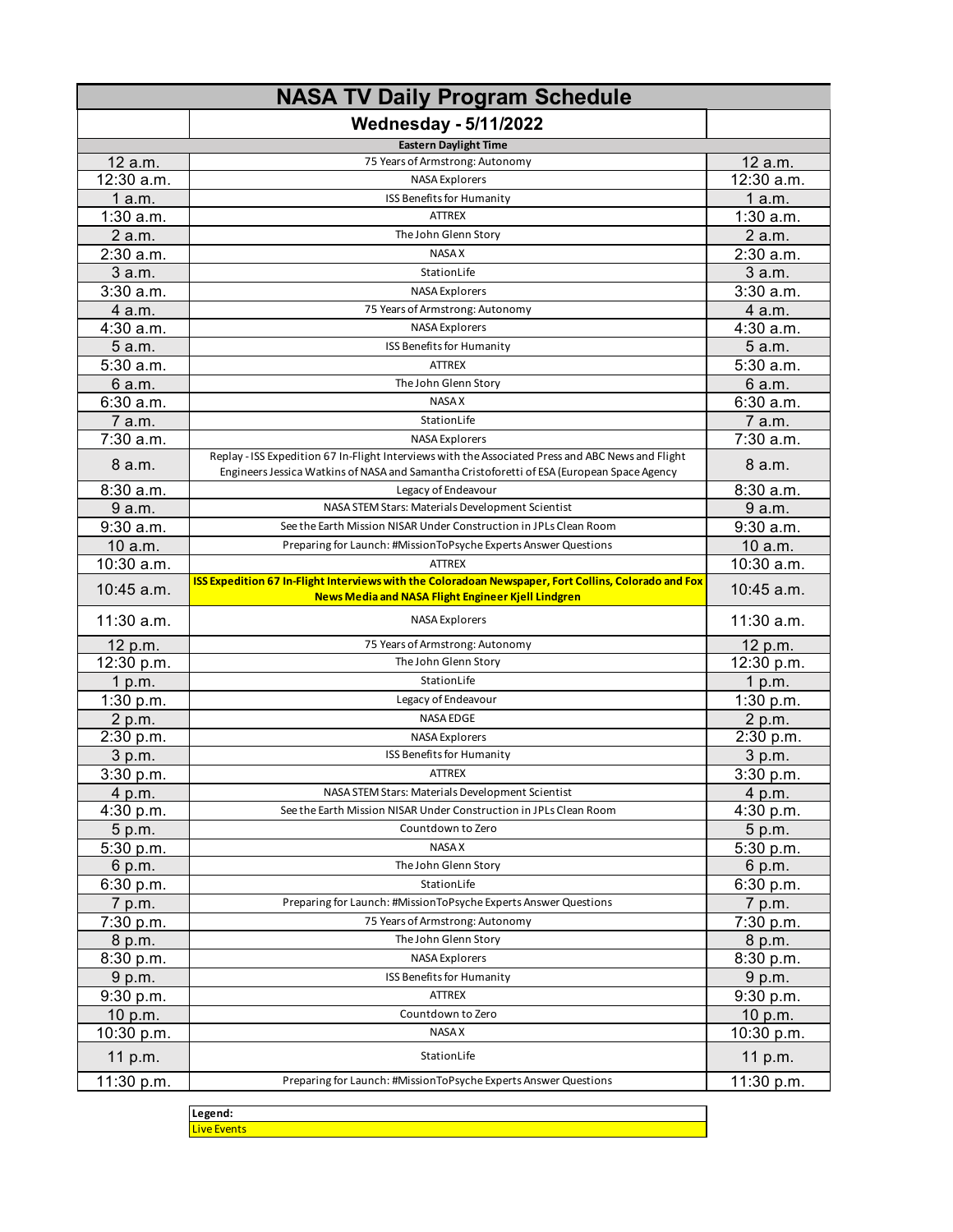|             | <b>NASA TV Daily Program Schedule</b>                                                                                                                                      |             |
|-------------|----------------------------------------------------------------------------------------------------------------------------------------------------------------------------|-------------|
|             | <b>Thursday - 5/12/2022</b>                                                                                                                                                |             |
|             | <b>Eastern Daylight Time</b>                                                                                                                                               |             |
| 12 a.m.     | ISS Benefits for Humanity                                                                                                                                                  | 12 a.m.     |
| 12:30 a.m.  | <b>NASA EDGE</b>                                                                                                                                                           | 12:30 a.m.  |
| 1 a.m.      | <b>NASA Explorers</b>                                                                                                                                                      | 1 a.m.      |
| $1:30$ a.m. | <b>NASA X</b>                                                                                                                                                              | $1:30$ a.m. |
| 2 a.m.      | <b>ATTREX</b>                                                                                                                                                              | 2 a.m.      |
| 2:30 a.m.   | Countdown to Zero                                                                                                                                                          | 2:30 a.m.   |
| 3 a.m.      | Hubble Detects Farthest Star Ever Seen                                                                                                                                     | 3 a.m.      |
| 3:30 a.m.   | StationLife                                                                                                                                                                | 3:30a.m.    |
| 4 a.m.      | ISS Benefits for Humanity                                                                                                                                                  | 4 a.m.      |
| 4:30 a.m.   | <b>NASA EDGE</b>                                                                                                                                                           | 4:30 a.m.   |
| 5 a.m.      | <b>NASA Explorers</b>                                                                                                                                                      | 5 a.m.      |
| $5:30$ a.m. | <b>NASA X</b>                                                                                                                                                              | 5:30 a.m.   |
| 6 a.m.      | <b>ATTREX</b>                                                                                                                                                              | 6 a.m.      |
| 6:30 a.m.   | Countdown to Zero                                                                                                                                                          | 6:30a.m.    |
| 7 a.m.      | Preparing for Launch: #MissionToPsyche Experts Answer Questions                                                                                                            | 7 a.m.      |
| $7:30$ a.m. | StationLife                                                                                                                                                                | 7:30 a.m.   |
| 8 a.m.      |                                                                                                                                                                            | 8 a.m.      |
| 8:30 a.m.   | <b>Mission Control</b>                                                                                                                                                     | 8:30 a.m.   |
| 9 a.m.      | Exploring Asteroid Bennu Through Technology                                                                                                                                | 9 a.m.      |
| $9:30$ a.m. | NASA STEM Stars: Research Aerospace Engineer                                                                                                                               | 9:30 a.m.   |
| 10 a.m.     | Preparing for Launch: #MissionToPsyche Experts Answer Questions                                                                                                            | 10 a.m.     |
| 10:30 a.m.  | <u> Replay -133 Expedition 67 in-Fright interviews with the Coloradoan Newspaper, Fort Comms, Colorado and </u><br>For Nouse Modia and NASA Flight Engineer Kiell Lindgrop | 10:30 a.m.  |
| 11 a.m.     |                                                                                                                                                                            | 11 a.m.     |
| 11:30 a.m.  | Von Karman Lecture Series - Moon Dance: Dynamics of the Moons of the Outer Solar System                                                                                    | 11:30 a.m.  |
| 12 p.m.     | Hubble Detects Farthest Star Ever Seen                                                                                                                                     | 12 p.m.     |
| 12:30 p.m.  | <b>NASA EDGE</b>                                                                                                                                                           | 12:30 p.m.  |
| 1 p.m.      | <b>NASA Explorers</b>                                                                                                                                                      | 1 p.m.      |
| 1:30 p.m.   | <b>NASA X</b>                                                                                                                                                              | 1:30 p.m.   |
| 2 p.m.      | <b>ATTREX</b>                                                                                                                                                              | 2 p.m.      |
| 2:30 p.m.   | Countdown to Zero                                                                                                                                                          | 2:30 p.m.   |
| 3 p.m.      | Preparing for Launch: #MissionToPsyche Experts Answer Questions                                                                                                            | 3 p.m.      |
| 3:30 p.m.   | StationLife                                                                                                                                                                | 3:30 p.m.   |
| 4 p.m.      | Exploring Asteroid Bennu Through Technology                                                                                                                                | 4 p.m.      |
| 4:30 p.m.   | NASA STEM Stars: Research Aerospace Engineer                                                                                                                               | 4:30 p.m.   |
| 5 p.m.      | Hubble Detects Farthest Star Ever Seen                                                                                                                                     | 5 p.m.      |
| 5:30 p.m.   | <b>NASA Explorers</b>                                                                                                                                                      | 5:30 p.m.   |
| 6 p.m.      | NASA X                                                                                                                                                                     | 6 p.m.      |
| 6:30 p.m.   | <b>ATTREX</b>                                                                                                                                                              | 6:30 p.m.   |
| 7 p.m.      | Countdown to Zero                                                                                                                                                          | 7 p.m.      |
| 7:45 p.m.   | Preparing for Launch: #MissionToPsyche Experts Answer Questions                                                                                                            | 7:45 p.m.   |
| 8 p.m.      | ISS Benefits for Humanity                                                                                                                                                  | 8 p.m.      |
| 8:30 p.m.   | Hubble Detects Farthest Star Ever Seen                                                                                                                                     | 8:30 p.m.   |
| 9 p.m.      | <b>NASA Explorers</b>                                                                                                                                                      | 9 p.m.      |
| 9:30 p.m.   | <b>NASA X</b>                                                                                                                                                              | 9:30 p.m.   |
| 10 $p.m.$   | <b>ATTREX</b>                                                                                                                                                              | 10 p.m.     |
| 10:30 p.m.  | Countdown to Zero                                                                                                                                                          | 10:30 p.m.  |
| 11 p.m.     | Replay -ISS Expedition 67 In-Flight Interviews with the Coloradoan Newspaper, Fort Collins, Colorado and<br>Fox News Media and NASA Flight Engineer Kjell Lindgren         | 11 p.m.     |
| 11:30 p.m.  | StationLife                                                                                                                                                                | 11:30 p.m.  |
|             |                                                                                                                                                                            |             |

| ----<br>egenu. . |  |
|------------------|--|
| ш                |  |
|                  |  |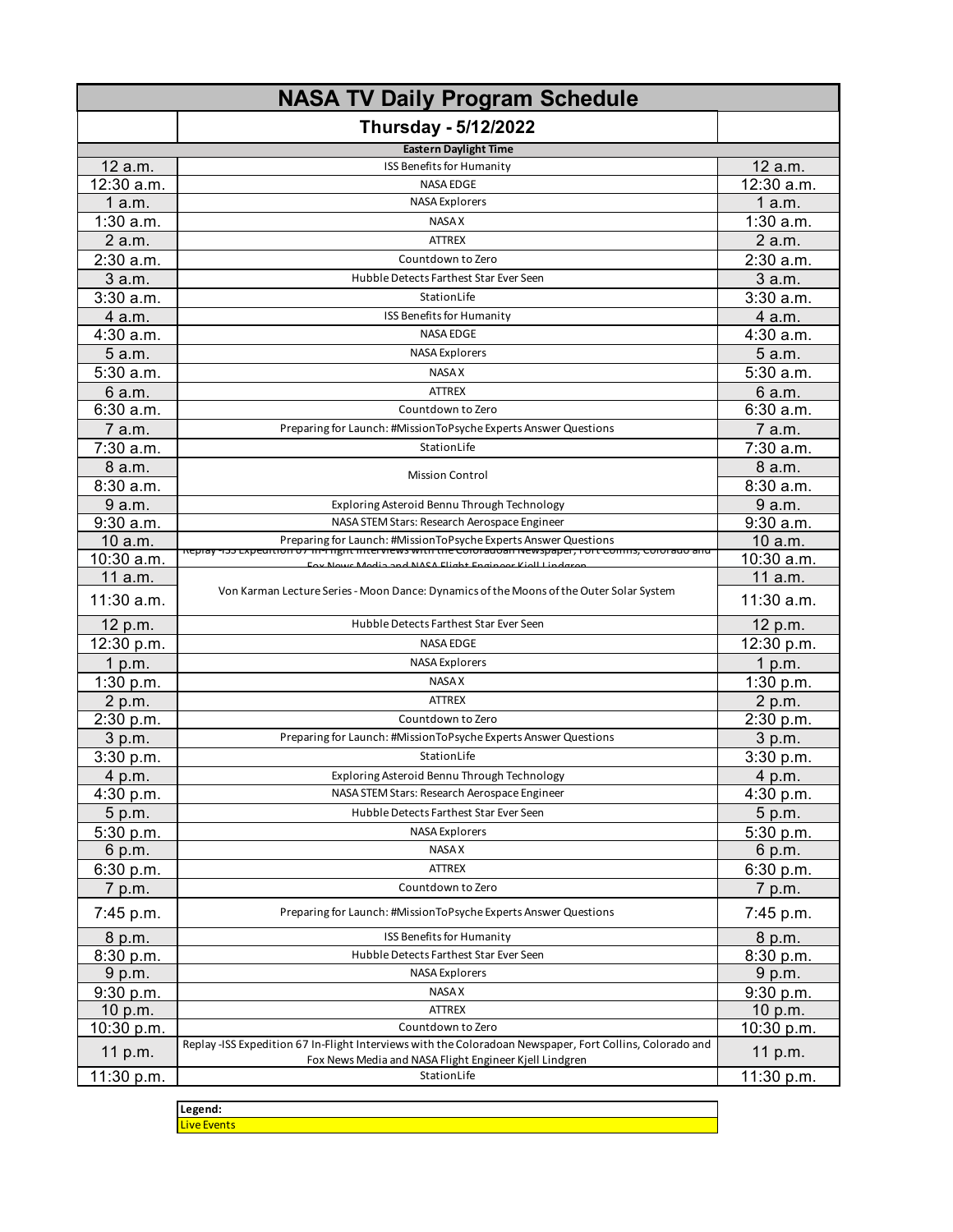|             | <b>NASA TV Daily Program Schedule</b>                                                                                                        |             |  |
|-------------|----------------------------------------------------------------------------------------------------------------------------------------------|-------------|--|
|             | Friday - 5/13/2022                                                                                                                           |             |  |
|             | <b>Eastern Daylight Time</b>                                                                                                                 |             |  |
| 12 a.m.     | Ask An Astrobiologist: Developing Scientific Instruments in the Search for Life with Drs. Stephanie Getty &                                  | 12 a.m.     |  |
| 12:30 a.m.  | Richard Quinn                                                                                                                                | 12:30 a.m.  |  |
| 1a.m.       | <b>NASA EDGE</b>                                                                                                                             | 1a.m.       |  |
| $1:30$ a.m. | Tech On Deck                                                                                                                                 | $1:30$ a.m. |  |
| 2 a.m.      | ISS Benefits for Humanity                                                                                                                    | 2 a.m.      |  |
| $2:30$ a.m. | NASA Operation IceBridge                                                                                                                     | 2:30 a.m.   |  |
| 3a.m.       | ATTREX                                                                                                                                       | 3 a.m.      |  |
| 3:30a.m.    | NASA X                                                                                                                                       | 3:30 a.m.   |  |
| 4 a.m.      | Ask An Astrobiologist: Developing Scientific Instruments in the Search for Life with Drs. Stephanie Getty &                                  | 4 a.m.      |  |
| 4:30 a.m.   | Richard Quinn                                                                                                                                | $4:30$ a.m. |  |
| 5 a.m.      | NASA EDGE                                                                                                                                    | 5 a.m.      |  |
| $5:30$ a.m. | Tech On Deck                                                                                                                                 | 5:30 a.m.   |  |
| 6 a.m.      | ISS Benefits for Humanity                                                                                                                    | 6 a.m.      |  |
| 6:30a.m.    | NASA Operation IceBridge                                                                                                                     | 6:30 a.m.   |  |
| 7 a.m.      | <b>ATTREX</b>                                                                                                                                | 7 a.m.      |  |
| $7:30$ a.m. | NASA X                                                                                                                                       | 7:30 a.m.   |  |
| 8 a.m.      | <b>NASA EDGE</b>                                                                                                                             | 8 a.m.      |  |
| 8:30a.m.    | Preparing for Launch: #MissionToPsyche Experts Answer Questions                                                                              | 8:30 a.m.   |  |
| 9 a.m.      | Ask An Astrobiologist: Developing Scientific Instruments in the Search for Life with Drs. Stephanie Getty &                                  | 9 a.m.      |  |
| 9:30 a.m.   | <b>Richard Quinn</b>                                                                                                                         | $9:30$ a.m. |  |
| 10 a.m.     | NASA Operation IceBridge                                                                                                                     | 10 a.m.     |  |
| 10:40 a.m.  | ISS Expedition 67 In-Flight Interviews with the AccuWeather Network and KMGH-TV, Denver and NASA                                             | 10:40 a.m.  |  |
| 11 a.m.     | <b>Flight Engineer Jessica Watkins</b><br><b>NASA X</b>                                                                                      | 11 a.m.     |  |
|             | Replay-ISS Expedition 67 In-Flight Interviews with the Coloradoan Newspaper, Fort Collins, Colorado and                                      |             |  |
| 11:30 a.m.  | Fox News Media and NASA Flight Engineer Kjell Lindgren                                                                                       | 11:30 a.m.  |  |
| 12 p.m.     | ISS Benefits for Humanity                                                                                                                    | 12 p.m.     |  |
| 12:30 p.m.  | NASA Operation IceBridge                                                                                                                     | 12:30 p.m.  |  |
| 1 p.m.      | <b>ATTREX</b>                                                                                                                                | 1 p.m.      |  |
| 1:30 p.m.   | NASA X                                                                                                                                       | 1:30 $p.m.$ |  |
| 2 p.m.      | Ask An Astrobiologist: Developing Scientific Instruments in the Search for Life with Drs. Stephanie Getty &                                  | 2 p.m.      |  |
| 2:30 p.m.   | Richard Quinn                                                                                                                                | 2:30 p.m.   |  |
| 3 p.m.      | <b>NASA EDGE</b>                                                                                                                             | 3 p.m.      |  |
| 3:30 p.m.   | Tech On Deck                                                                                                                                 | 3:30 p.m.   |  |
| 4 p.m.      | Small Spacecraft Technology Program's Impact                                                                                                 | 4 p.m.      |  |
| 4:30 p.m.   | NASA STEM Stars: Astronaut Christina Koch                                                                                                    | 4:30 p.m.   |  |
| 5 p.m.      | Von Karman Lecture Series - Moon Dance: Dynamics of the Moons of the Outer Solar System                                                      | 5 p.m.      |  |
| 5:30 p.m.   |                                                                                                                                              | 5:30 p.m.   |  |
| 6 p.m.      | Tech On Deck                                                                                                                                 | 6 p.m.      |  |
| 6:30 p.m.   | NASA X                                                                                                                                       | 6:30 p.m.   |  |
| 7 p.m.      | Preparing for Launch: #MissionToPsyche Experts Answer Questions                                                                              | 7 p.m.      |  |
| 7:30 p.m.   | Replay - ISS Expedition 67 In-Flight Interviews with the AccuWeather Network and KMGH-TV, Denver and<br>NASA Flight Engineer Jessica Watkins | 7:30 p.m.   |  |
| 8 p.m.      | Ask An Astrobiologist: Developing Scientific Instruments in the Search for Life with Drs. Stephanie Getty &                                  | 8 p.m.      |  |
| 8:30 p.m.   | Richard Quinn                                                                                                                                | 8:30 p.m.   |  |
| 9 p.m.      | NASA EDGE                                                                                                                                    | 9 p.m.      |  |
| 9:30 p.m.   | Countdown to Zero                                                                                                                            | 9:30 p.m.   |  |
| 10 p.m.     | ISS Benefits for Humanity                                                                                                                    | 10 p.m.     |  |
| 10:30 p.m.  | Tech On Deck                                                                                                                                 | 10:30 p.m.  |  |
| 11 p.m.     | Replay - ISS Expedition 67 In-Flight Interviews with the AccuWeather Network and KMGH-TV, Denver and                                         | 11 p.m.     |  |
| 11:30 p.m.  | NASA Flight Engineer Jessica Watkins<br>NASA X                                                                                               | 11:30 p.m.  |  |
|             |                                                                                                                                              |             |  |

**Legend:** Live Events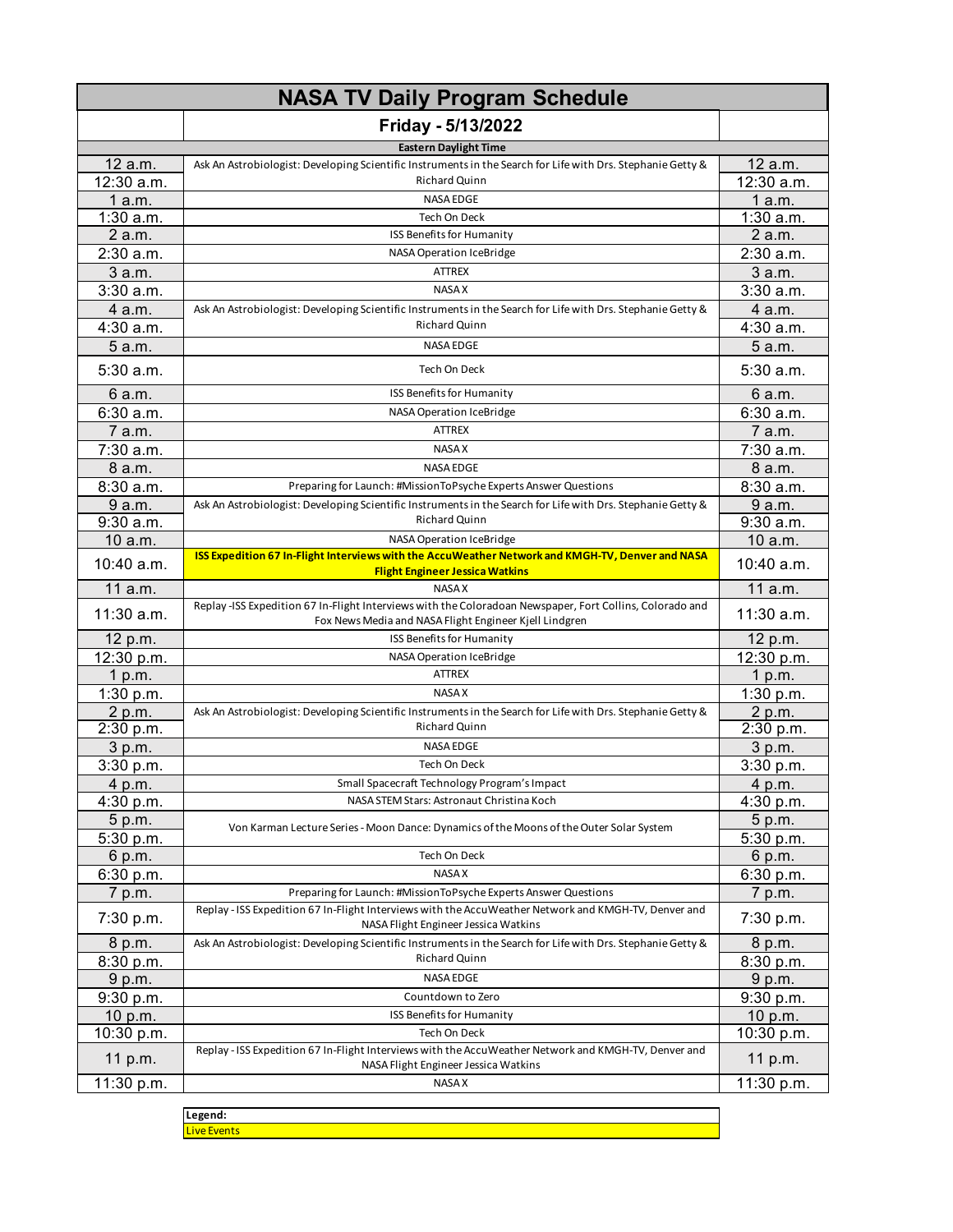|             | <b>NASA TV Daily Program Schedule</b>                                                                                                        |             |
|-------------|----------------------------------------------------------------------------------------------------------------------------------------------|-------------|
|             | <b>Saturday - 5/14/2022</b>                                                                                                                  |             |
|             | <b>Eastern Daylight Time</b>                                                                                                                 |             |
| 12 a.m.     | <b>NASA X</b>                                                                                                                                | 12 a.m.     |
| 12:30 a.m.  | The John Glenn Story                                                                                                                         | 12:30 a.m.  |
| 1a.m.       | Countdown to Zero                                                                                                                            | 1a.m.       |
| $1:30$ a.m. | <b>NASA EDGE</b>                                                                                                                             | $1:30$ a.m. |
| 2 a.m.      | <b>NASA Explorers</b>                                                                                                                        | 2 a.m.      |
| $2:30$ a.m. | StationLife                                                                                                                                  | 2:30 a.m.   |
| 3 a.m.      | ISS Benefits for Humanity                                                                                                                    | 3 a.m.      |
| $3:30$ a.m. | Wildfires                                                                                                                                    | $3:30$ a.m. |
| 4 a.m.      | StationLife                                                                                                                                  | 4 a.m.      |
| 4:30 a.m.   | <b>NASA X</b>                                                                                                                                | $4:30$ a.m. |
| 5 a.m.      | The Time of Apollo                                                                                                                           | 5 a.m.      |
| 5:30 a.m.   | Preparing America for Deep Space                                                                                                             | 5:30 a.m.   |
| 6 a.m.      | NASA EDGE                                                                                                                                    | 6 a.m.      |
| 6:30a.m.    | Space Shuttle Era                                                                                                                            | 6:30 a.m.   |
| 7 a.m.      | Stennis Space Center Virtual Tour                                                                                                            | 7 a.m.      |
| 7:30 a.m.   | <b>KORUS AQ</b>                                                                                                                              | 7:30 a.m.   |
| 8 a.m.      | ISS Benefits for Humanity                                                                                                                    | 8 a.m.      |
| 8:30a.m.    | NASA Operation IceBridge                                                                                                                     | 8:30 a.m.   |
| 9 a.m.      | <b>ATTREX</b>                                                                                                                                | 9 a.m.      |
| $9:30$ a.m. | <b>NASA X</b>                                                                                                                                | $9:30$ a.m. |
|             | Replay - ISS Expedition 67 In-Flight Interviews with the AccuWeather Network and KMGH-TV, Denver                                             |             |
| 10 a.m.     | and NASA Flight Engineer Jessica Watkins                                                                                                     | 10 a.m.     |
| 10:30 a.m.  | Field Study Sheds New Light on Melt Zone                                                                                                     | 10:30 a.m.  |
| 11 a.m.     | Countdown to Zero                                                                                                                            | 11 a.m.     |
| 11:30 a.m.  | <b>NASA EDGE</b>                                                                                                                             | 11:30 a.m.  |
| 12 p.m.     | <b>NASA Explorers</b>                                                                                                                        | 12 p.m.     |
| 12:30 p.m.  | StationLife                                                                                                                                  | 12:30 p.m.  |
| 1 p.m.      | ISS Benefits for Humanity                                                                                                                    | 1 p.m.      |
| 1:30 p.m.   | Wildfires                                                                                                                                    | 1:30 p.m.   |
| 2 p.m.      | SpaceCast Weekly                                                                                                                             | 2 p.m.      |
| 2:30 p.m.   | NASA X                                                                                                                                       | 2:30 p.m.   |
| 3 p.m.      | The Time of Apollo                                                                                                                           | 3 p.m.      |
| 3:30 p.m.   | Preparing America for Deep Space                                                                                                             | 3:30 p.m.   |
| 4 p.m.      | NASA EDGE                                                                                                                                    | 4 p.m.      |
| 4:30 p.m.   | Space Shuttle Era                                                                                                                            | 4:30 p.m.   |
| 5 p.m.      | Stennis Space Center Virtual Tour                                                                                                            | 5 p.m.      |
| 5:30 p.m.   | <b>KORUS AQ</b>                                                                                                                              | 5:30 p.m.   |
| 6 p.m.      | ISS Benefits for Humanity                                                                                                                    | 6 p.m.      |
| 6:30 p.m.   | NASA Operation IceBridge                                                                                                                     | 6:30 p.m.   |
| 7 p.m.      | ATTREX                                                                                                                                       | 7 p.m.      |
| 7:30 p.m.   | NASA X                                                                                                                                       | 7:30 p.m.   |
| 8 p.m.      | Replay - ISS Expedition 67 In-Flight Interviews with the AccuWeather Network and KMGH-TV, Denver<br>and NASA Flight Engineer Jessica Watkins | 8 p.m.      |
| 8:30 p.m.   | Field Study Sheds New Light on Melt Zone                                                                                                     | 8:30 p.m.   |
| 9 p.m.      | Countdown to Zero                                                                                                                            | 9 p.m.      |
| 9:30 p.m.   | NASA EDGE                                                                                                                                    | 9:30 p.m.   |
| 10 p.m.     | SpaceCast Weekly                                                                                                                             | 10 p.m.     |
| 10:30 p.m.  | StationLife                                                                                                                                  | 10:30 p.m.  |
| 11 p.m.     | ISS Benefits for Humanity                                                                                                                    | 11 p.m.     |
| 11:30 p.m.  | Wildfires                                                                                                                                    | 11:30 p.m.  |